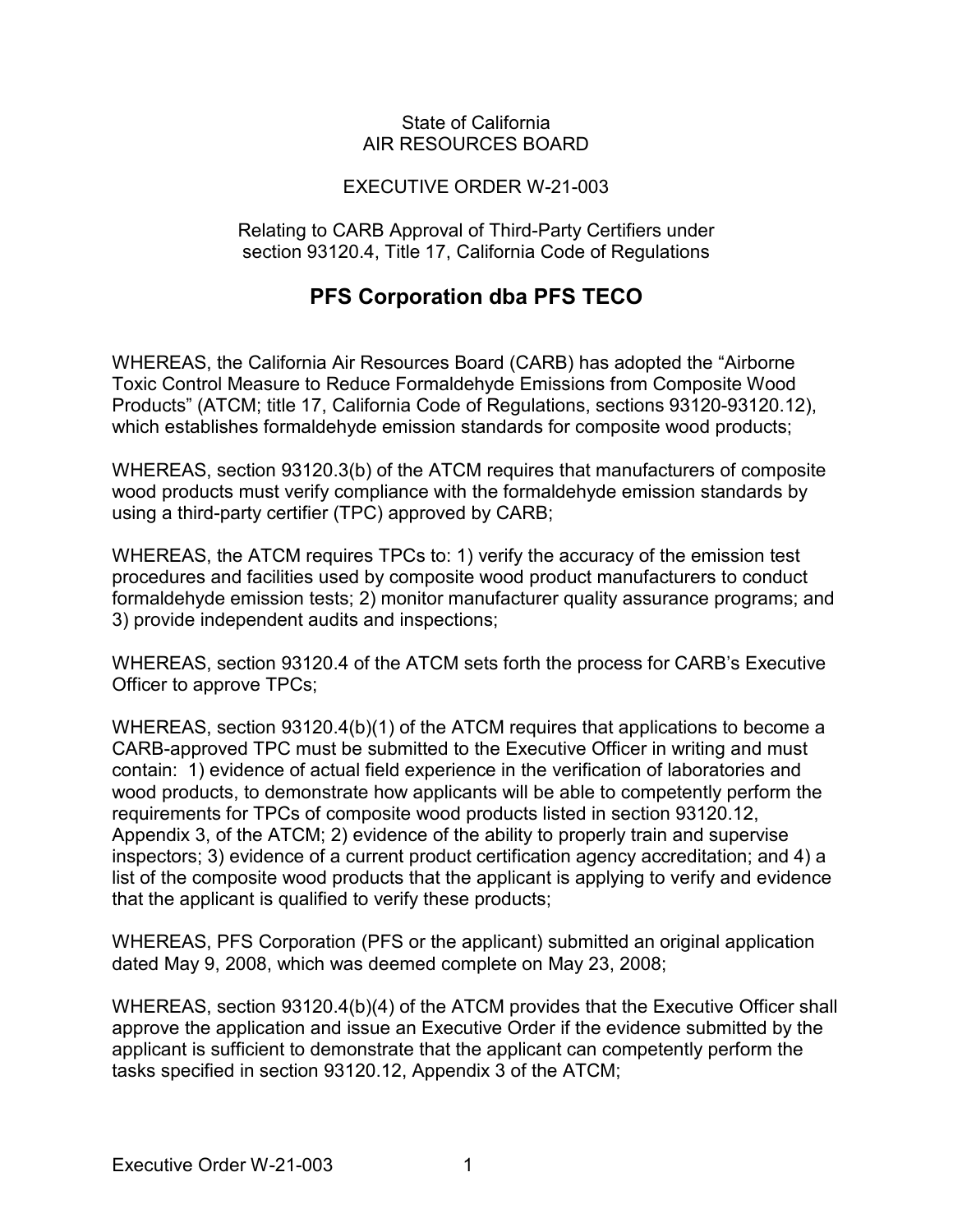WHEREAS, PFS was issued Executive Order W-08-003, signed on June 5, 2008;

WHEREAS, section 93120.4(b)(4) of the ATCM allows CARB-approved TPCs to apply for re-approval by CARB by submitting an updated application;

|             | WHEREAS, PFS submitted the original and updated applications for approval to CARB |  |  |  |
|-------------|-----------------------------------------------------------------------------------|--|--|--|
| as follows: |                                                                                   |  |  |  |

| <b>Executive</b><br>Order# | <b>Received</b><br><b>Date</b> | <b>Signed</b><br><b>Date</b> | <b>Actions</b>                                                                                                                                                                                 |  |
|----------------------------|--------------------------------|------------------------------|------------------------------------------------------------------------------------------------------------------------------------------------------------------------------------------------|--|
| W-08-003                   | 5/9/2008                       | 6/5/2008                     | Original                                                                                                                                                                                       |  |
| W-08-003A                  | 1/29/2010                      | 4/8/2010                     | Amendment to add Nanjing Wood-based<br>Panels Testing Center of State Forestry<br>Admin of China as subcontract laboratory                                                                     |  |
| W-10-003                   | 6/7/2010                       | 6/21/2010                    | Renewal                                                                                                                                                                                        |  |
| $W-12-003$                 | 5/9/2012                       | 6/20/2012                    | Renewal                                                                                                                                                                                        |  |
| W-12-003A                  | 2/26/2013                      | 3/1/2013                     | Amendment to remove subcontract<br>laboratory                                                                                                                                                  |  |
| W-12-003B                  | 11/12/2013                     | 12/16/2013                   | Amendment to add Shanghai Hongjun<br>Science & Technology (SHST) as<br>subcontract laboratory                                                                                                  |  |
| $W-14-003$                 | 6/20/2014                      | 7/30/2014                    | Renewal                                                                                                                                                                                        |  |
| W-17-003                   | 8/11/2016                      | 3/3/2017                     | Renewal                                                                                                                                                                                        |  |
| W-17-003A                  | 7/1/2018                       | 9/11/2018                    | A merger of PFS and TECO (TPC-7); in<br>the future, will be "doing business as"<br>(dba) PFS TECO; retained LAPI,<br>previously TECO's subcontractor for<br>laboratory testing and inspections |  |
| W-19-003                   | 3/19/2019                      | 4/2/2019                     | Renewal; eliminated SHST as subcontract<br>laboratory and added MPA of Germany as<br>a subcontractor for inspections                                                                           |  |

 March 15, 2021; the application was deemed complete March 15, 2021; WHEREAS, PFS TECO submitted an updated application for re-approval to CARB on

 WHEREAS, the Executive Officer finds that the complete, updated application for section 93120.4(b)(1); and re-approval demonstrated the TPC's ability to continue to comply with

 is appropriate that Executive Order W-19-003 be superseded by Executive Order W-21-003. WHEREAS, the Executive Officer approved PFS TECO's request for re-approval, and it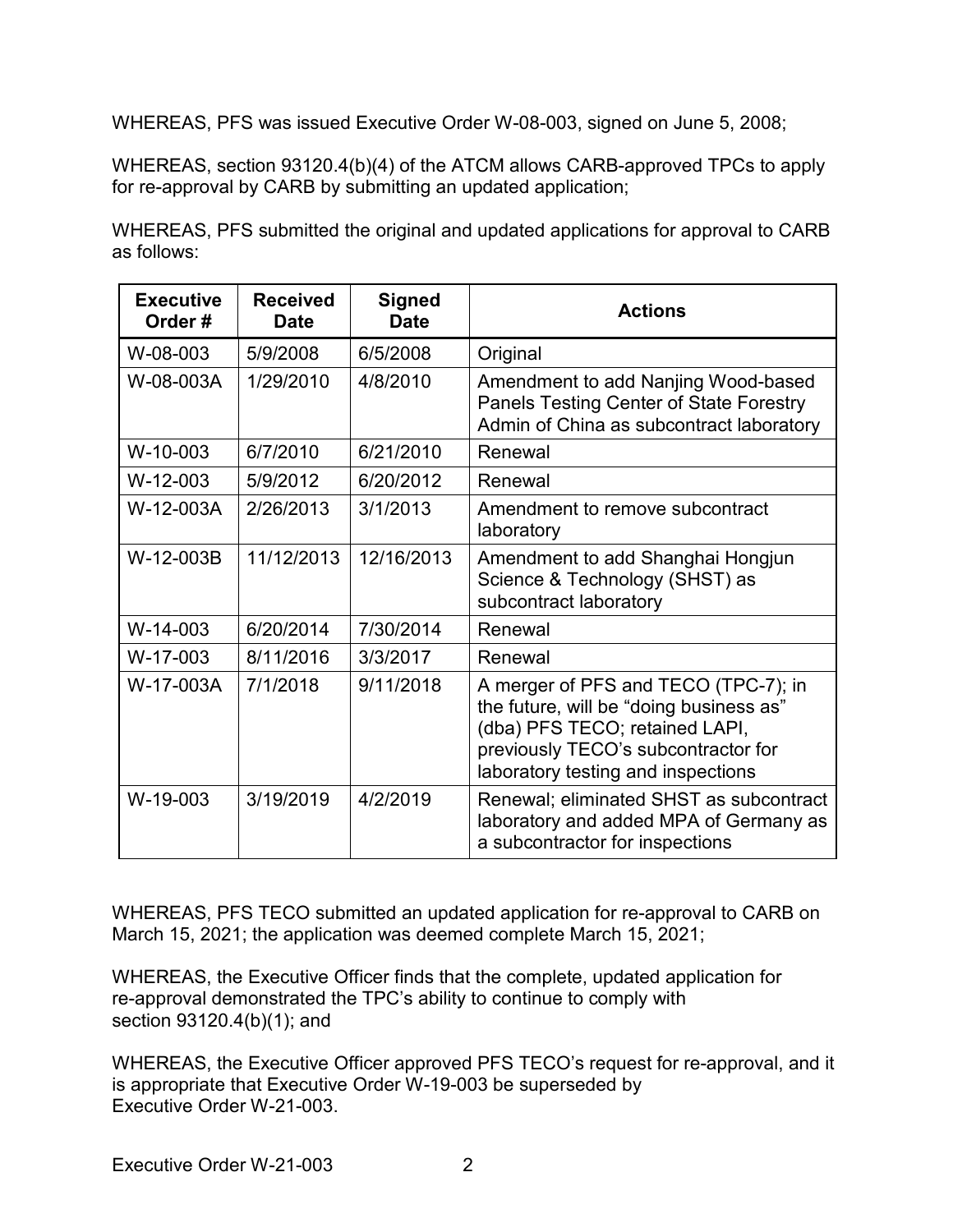NOW, THEREFORE, IT IS ORDERED that PFS TECO is hereby approved as a TPC and is issued the following number designating them as a CARB-approved TPC: **TPC-3**.

 BE IT FURTHER ORDERED that PFS TECO is a CARB-approved TPC for the following composite wood products: hardwood plywood, particleboard, and medium density fiberboard.

BE IT FURTHER ORDERED that this approval is subject to the following conditions:

- 1. PFS TECO must provide their CARB-approved TPC number to each manufacturer it has contracted with for services, as specified in section 93120.12, Appendix 3, of the ATCM.
- 2. PFS TECO and their subcontract laboratory listed in Attachment A must participate in an inter-laboratory study of their primary and/or secondary chamber facilities.
- competently perform the tasks for which it is employed. PFS TECO shall not use 3. If PFS TECO wishes to use a subcontractor other than those listed in Attachment A, PFS TECO must submit a request to the Executive Officer in writing and must provide evidence to demonstrate that the subcontractor can any subcontractor(s) unless the Executive Officer approves the request in writing.
- 4. PFS TECO shall immediately notify the Executive Officer if any accreditation or certification provided in support of their initial application is renewed, allowed to expire, or revoked within the duration of this Executive Order.

BE IT FURTHER ORDERED that this Executive Order W-21-003 supersedes Executive Order W-19-003, which was issued on April 2, 2019.

 as provided in section 93120.4 of the ATCM. BE IT FURTHER ORDERED that this Executive Order shall have a duration of two years; within 120 days prior to the expiration of that Executive Order, PFS TECO may apply for re-approval by submitting an updated application to the Executive Officer

modify or revoke this Executive Order as provided in section 93120.4(d) of the ATCM. PFS TECO with the opportunity for a hearing in accordance with the procedures BE IT FURTHER ORDERED that the Executive Officer may review and, for good cause, The Executive Officer shall not modify or revoke this Executive Order without affording specified in title 17, California Code of Regulations, section 60055.1 et seq.

BE IT FURTHER ORDERED that PFS TECO must maintain records in electronic or hard copy form for two years, for review by CARB upon request, as specified in section 93120.12, Appendix 3, of the ATCM.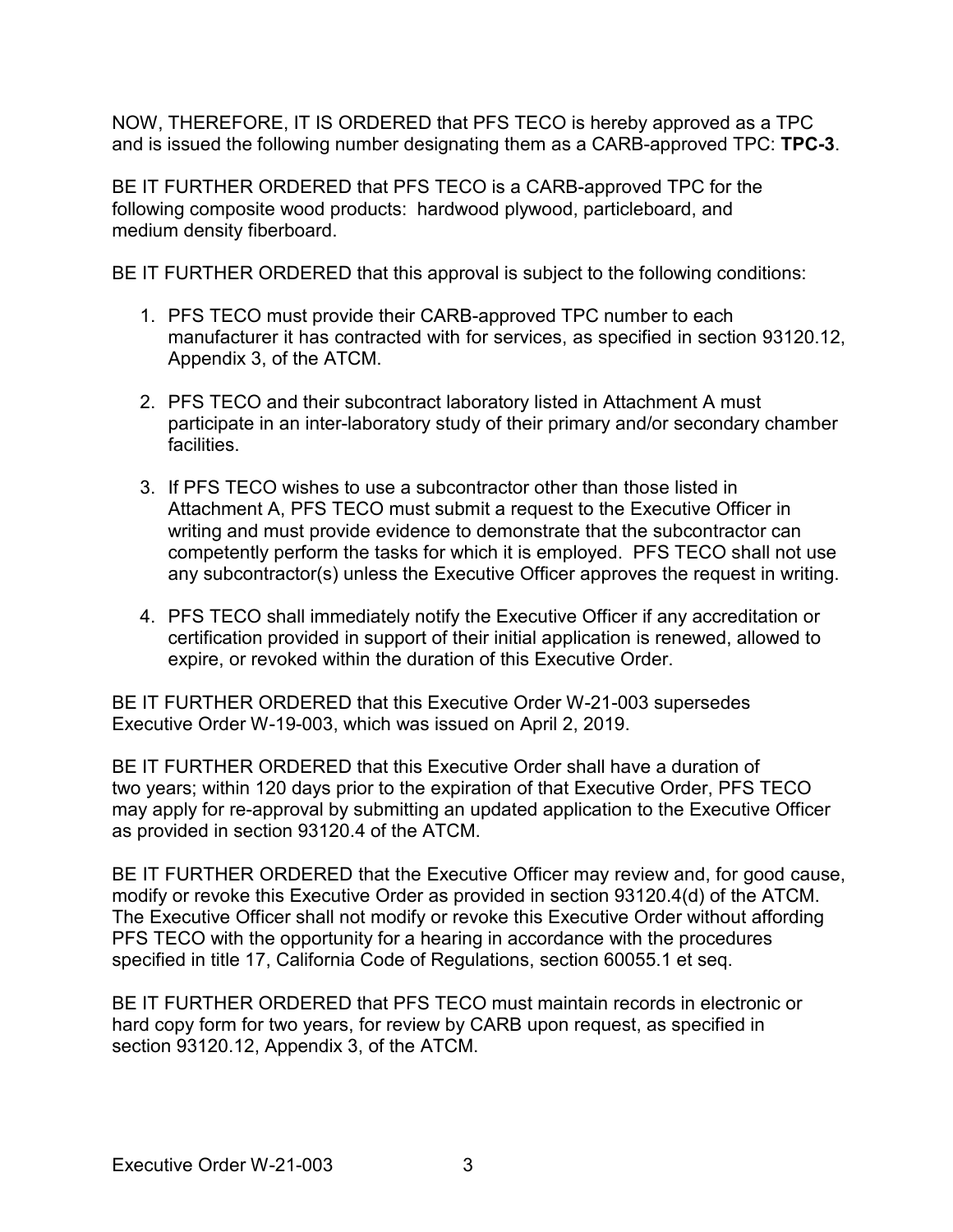BE IT FURTHER ORDERED that on or before March 1 of each year, PFS TECO must provide an annual report to CARB for the previous calendar year, as specified in section 93120.12, Appendix 3, of the ATCM.

BE IT FURTHER ORDERED that PFS TECO must notify the Executive Officer in writing within 30 days of any change in their ability to carry out the responsibilities of this Executive Order.

Executed at Sacramento, California on this <u>6th</u> day of <u>April</u> 2021.

**\_\_\_\_\_\_\_\_\_\_\_\_\_\_\_\_\_\_\_\_\_** 

Robert Krieger, Chief Risk Reduction Branch Transportation and Toxics Division